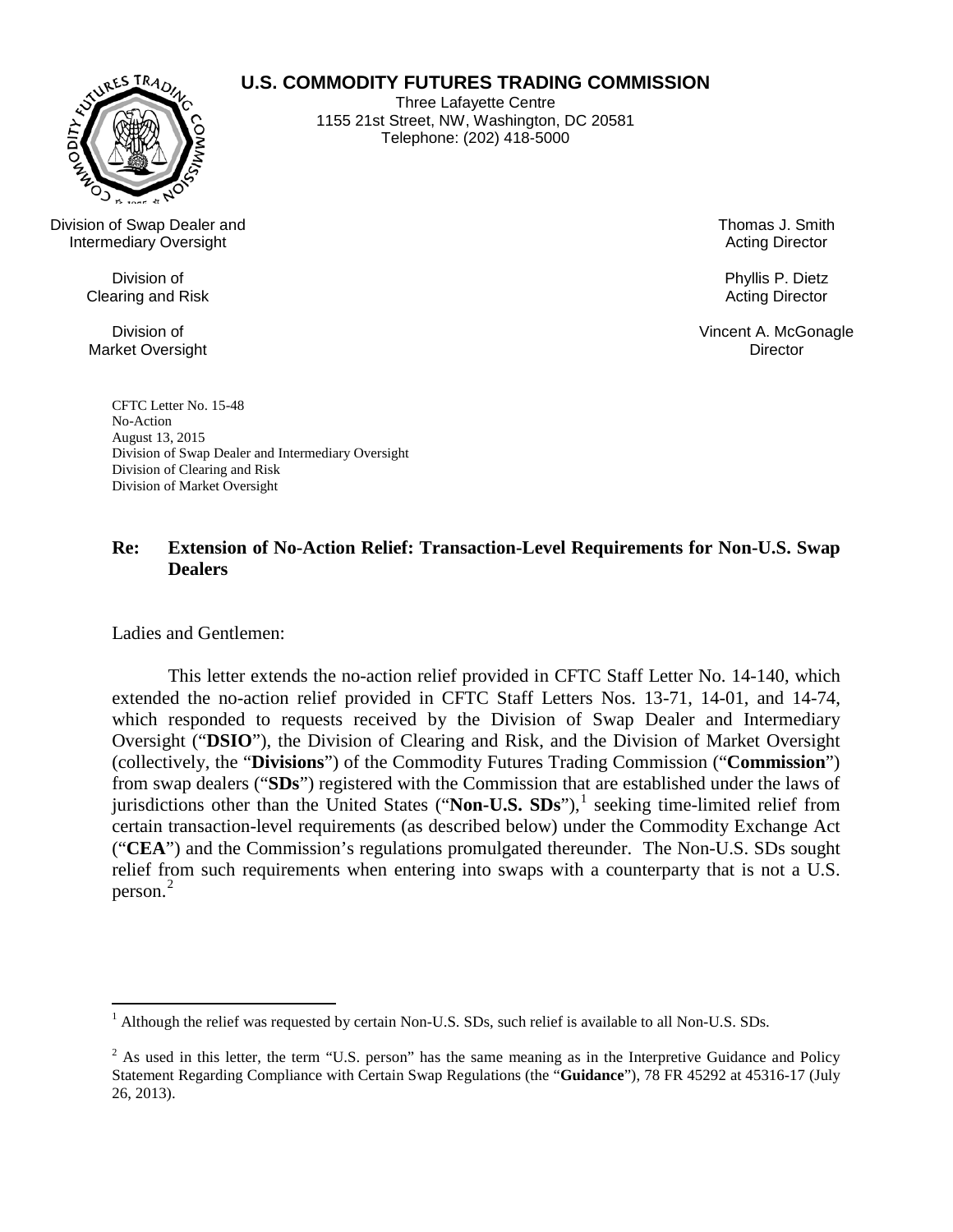Non-U.S. Swap Dealer Transaction-Level Requirements Page 2

#### **I. Background**

### **A. Transaction-Level Requirements**

When entering into a swap, an SD is required to comply with certain "Transaction-Level Requirements<sup>"[3](#page-1-0)</sup> with respect to the transaction. The Transaction-Level Requirements cover a range of requirements under the Dodd-Frank Wall Street Reform and Consumer Protection Act<sup>[4](#page-1-1)</sup> and Commission regulations promulgated thereunder: some of the requirements more directly address financial protection of SDs and their counterparties; others address more directly market efficiency and/or price discovery. The Commission believes that the Transaction-Level Requirements may be applied on a transaction-by-transaction basis.<sup>[5](#page-1-2)</sup>

## **B. The DSIO Advisory**

On November 14, 2013, DSIO issued an advisory  $6$  in response to inquiries from swap market participants regarding the applicability of the Commission's Transaction-Level Requirements with respect to swaps between a Non-U.S. SD (whether an affiliate or not of a U.S. person) and a non-U.S. person if the swap is arranged, negotiated, or executed by personnel or agents of the Non-U.S. SD located in the United States.

In the advisory, DSIO stated its belief that persons regularly arranging, negotiating, or executing swaps for or on behalf of an SD are performing core, front-office activities of that SD's dealing business, and thus, "a non-U.S. SD (whether an affiliate or not of a U.S. person) regularly using personnel or agents located in the U.S. to arrange, negotiate, or execute a swap with a non-U.S. person generally would be required to comply with the Transaction-Level Requirements."

#### **II. Previous Relief Requested and Granted**

Subsequent to issuance of the DSIO advisory, the Divisions received multiple requests from Non-U.S. SDs for time-limited relief from compliance with the Transaction-Level

<span id="page-1-0"></span> $3$  For purposes of this letter, the term "Transaction-Level Requirements" refers to the requirements set forth in Commission regulations 23.202, 23.205, 23.400 to 23.451, 23.501, 23.502, 23.503, 23.504, 23.505, 23.506, 23.610, 23.701 to 23.704, and parts 37, 38, 43, and 50. The Divisions note that the Commission has not yet finalized regulations regarding margin for uncleared swaps. *See* Exemptive Order Regarding Compliance with Certain Swap Regulations (the "**Exemptive Order**"), 78 FR 43785 at 43794 (July 22, 2013).

<span id="page-1-1"></span><sup>4</sup> *See* Dodd-Frank Wall Street Reform and Consumer Protection Act, Pub. L. No. 111-203, 124 Stat. 1376 (July 21, 2010).

<span id="page-1-2"></span><sup>5</sup> *See* Guidance, 78 FR at 45366.

<span id="page-1-3"></span> $6$  The DSIO Advisory is available on the Commission's website: http://www.cftc.gov/ucm/groups/public/@lrlettergeneral/documents/letter/13-69.pdf.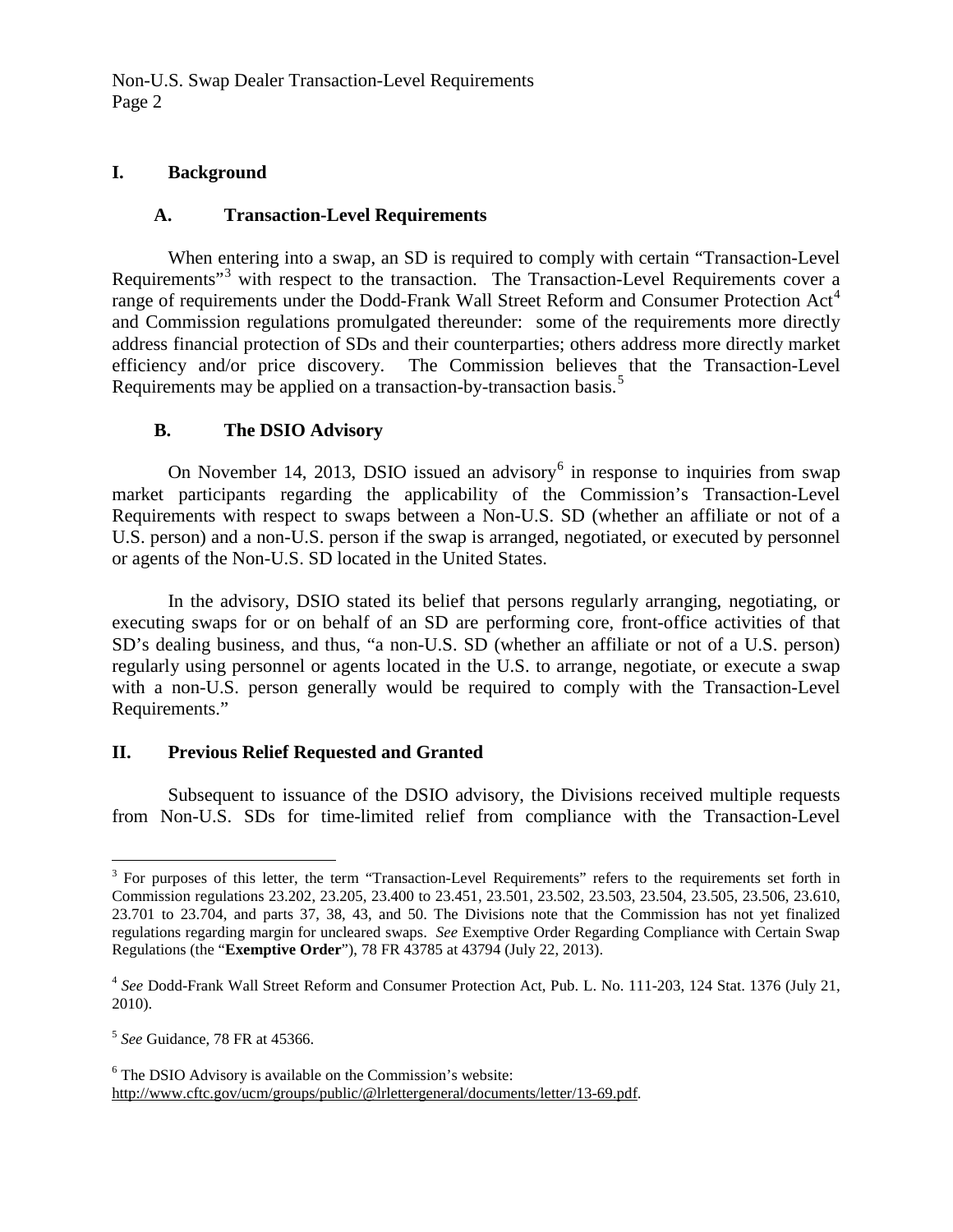Requirements when entering into swaps with non-U.S. persons that are not guaranteed affiliates<sup>[7](#page-2-0)</sup> or conduit affiliates<sup>[8](#page-2-1)</sup> of a U.S. person using personnel or agents located in the United States to arrange, negotiate, or execute such swaps (such swaps, the "**Covered Transactions**").

The Non-U.S. SDs represented that, in order to avoid market disruption for their non-U.S. counterparties, such time-limited relief was necessary to allow them to organize their internal policies and procedures to come into compliance with the Transaction-Level Requirements when entering into Covered Transactions.

On November 26, 2013, the Divisions granted time-limited no-action relief until January 14, 2014, with CFTC Staff Letter No. 13-71.

Subsequent to the issuance of CFTC Letter 13-71, the Commission requested public comment regarding compliance issues implicated by Covered Transactions and, thus, on January 3, 2014, the Divisions extended that time-limited no-action relief to September 15, 2014, with CFTC Staff Letter No. 14-01, to December 31, 2014, with CFTC Staff Letter No. 14-74, and then to September 30, 2015, with CFTC Staff Letter 14-140.

## **III. Staff Position**

As was the case in CFTC Staff Letter Nos. 13-71, 14-01, 14-74, and 14-140, the Divisions note that, as of the date of this letter, the Divisions have not recommended that the Commission take an enforcement action against a Non-U.S. SD (whether or not an affiliate of a U.S. person) for failure to comply with any applicable Transaction-Level Requirement when entering into any Covered Transaction.

To allow further time for consideration of the issues, the Divisions are hereby extending the date of the time-limited staff no-action relief provided in CFTC Staff Letter No. 14-140.

Accordingly, prior to the earlier of **September 30, 2016** or the effective date of any Commission action with respect to the issues discussed above, the Divisions will not recommend that the Commission take an enforcement action against a Non-U.S. SD (whether or not an affiliate of a U.S. person) for failure to comply with:

- (a) Any applicable Transaction-Level Requirement with respect to a Covered Transaction if the Covered Transaction is not with a Non-U.S. SD; and
- (b) If the Covered Transaction is with a Non-U.S. SD, any Transaction-Level Requirement other than (i) the multilateral portfolio compression requirements under Commission

<span id="page-2-0"></span><sup>&</sup>lt;sup>7</sup> For purposes of this letter, the terms "guarantee" and "guaranteed affiliate" have the same meaning as in the Exemptive Order. *See* 78 FR at 43794.

<span id="page-2-1"></span><sup>8</sup> For purposes of this letter, the term "conduit affiliate" has the same meaning as in the Guidance. *See* 78 FR at 45358-59.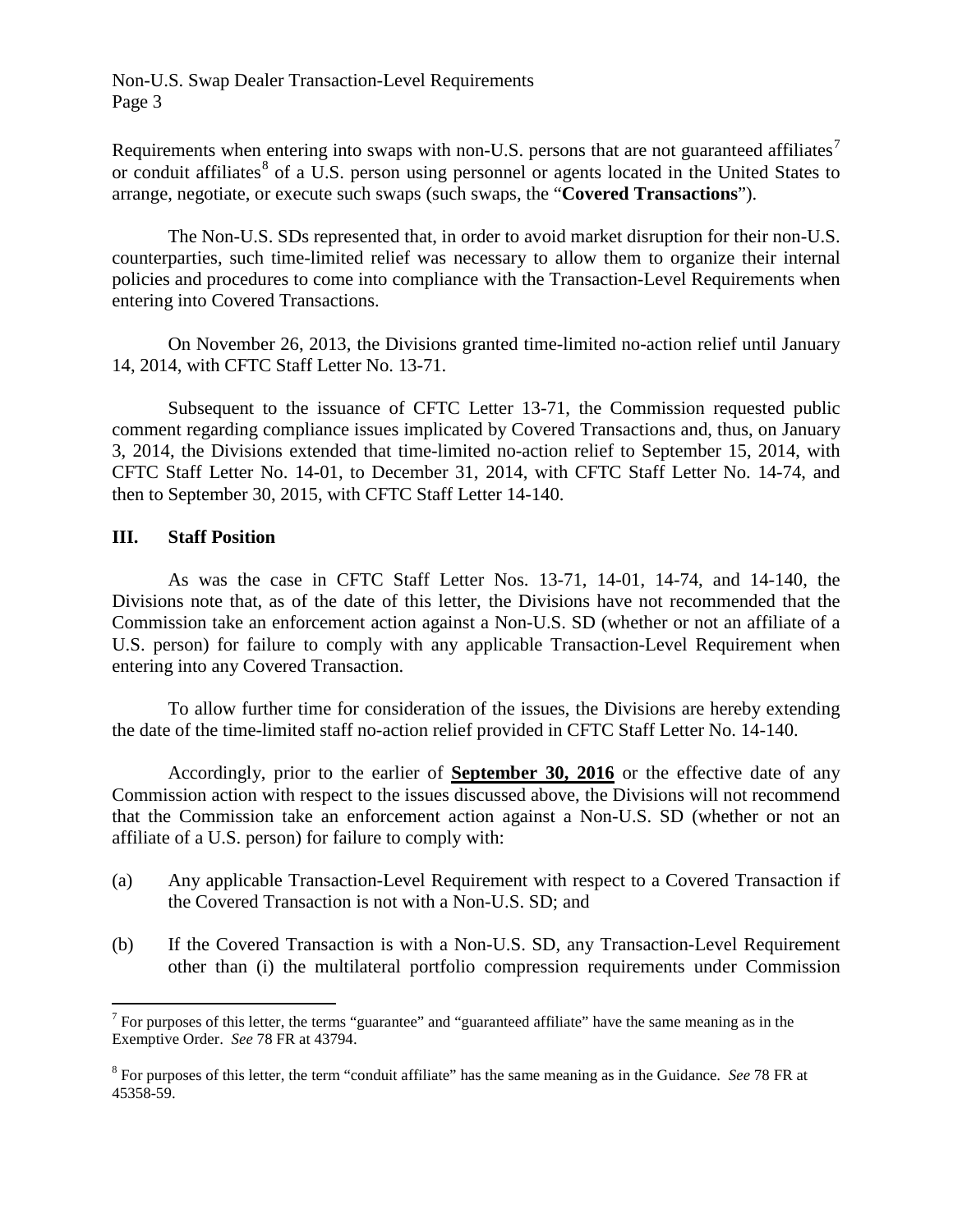Non-U.S. Swap Dealer Transaction-Level Requirements Page 4

> regulation 23.503; and (ii) the swap trading relationship requirements under Commission regulation 23.504.

For the avoidance of doubt, Commission action with respect to the issues discussed above may include, without limitation, a rulemaking, an order, or a determination not to take action with respect to such issues, or any intervening legislative developments that render the need for this letter moot.

This letter, and the positions taken herein, represent the views of the Division of Swap Dealer and Intermediary Oversight, the Division of Clearing and Risk, and the Division of Market Oversight only, and do not necessarily represent the positions or views of the Commission or of any other office or division of the Commission.

The relief issued by this letter does not excuse persons relying on it from compliance with any other applicable requirements contained in the CEA or in the Regulations issued thereunder, nor may any person other than Non-U.S. SDs rely on it to excuse compliance with any applicable requirement contained in the CEA or in the Regulations issued thereunder.

Further, this letter, and the relief contained herein, is based upon the representations made to the Divisions. Any different, changed or omitted material facts or circumstances might render this no-action relief void. This letter does not create or confer any rights for or obligations on any person or persons subject to compliance with the CEA that bind the Commission or any of its other offices or divisions. As with all no-action letters, the Divisions retain the authority to condition further, modify, suspend, terminate, or otherwise restrict the terms of the no-action relief provided herein, in its discretion.

Should you have any questions, please do not hesitate to contact Frank Fisanich, Chief Counsel, DSIO, at (202) 418-5949, or Katherine Driscoll, Associate Chief Counsel, at (202) 418- 5544.

Very truly yours,

Thomas J. Smith Acting Director Division of Swap Dealer and Intermediary Oversight